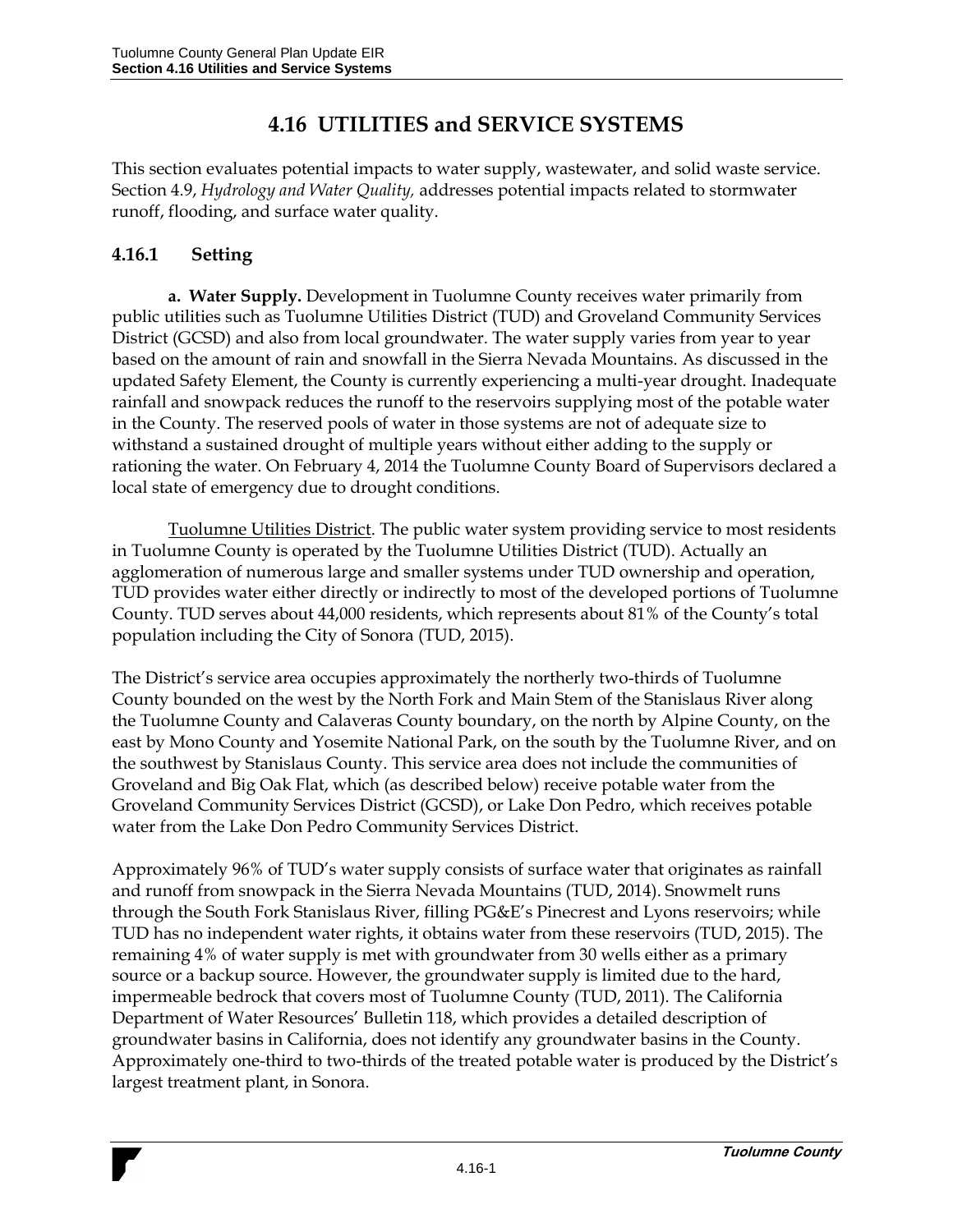Table 4.16-1 shows current water demand (from 2010 data) and projected water demand for the year 2035 in TUD's service area. Total demand for treated water is approximately 5,331 acre-feet per year and is projected to reach 9,750 acre-feet per year in 2035, including unaccounted-for system losses and wholesale deliveries (TUD, 2011). Overall water demand is currently 15,513 acre-feet per year and projected to be 26,074 acre-feet per year in 2035. Average per capita water use was 173 gallons per day between 2006 and 2010.

| Category                                 | 2010 Water Demand<br>'AFY) | 2035 Water Demand<br>(AFY) |
|------------------------------------------|----------------------------|----------------------------|
| <b>Treated Water</b>                     |                            |                            |
| Treated water sales                      |                            |                            |
| Single-family residences                 | 3,106                      | 5,843                      |
| Multi-family residences                  | 319                        | 826                        |
| Commercial                               | 351                        | 618                        |
| Institutional/governmental               | 347                        | 476                        |
| Landscape                                | 71                         | 103                        |
| Industrial                               | 3                          | 4                          |
| Subtotal                                 | 4,197                      | 7,870                      |
| Additional treated water uses and losses | 926                        | 1,522                      |
| Wholesale deliveries                     | 208                        | 358                        |
| <b>Raw and Recycled Water</b>            |                            |                            |
| Agriculture irrigation as raw water      | 2,366                      | 3,505                      |
| Agriculture irrigation as recycled water | 1,850                      | 2,794                      |
| Wholesale deliveries                     | 501                        | 713                        |
| Additional raw water uses and losses     | 5,465                      | 9,312                      |
| Total                                    | 15.513                     | 26.074                     |

## **Table 4.16-1. Water Demand in TUD Service Area**

*Source: TUD, 2010 UWMP (Table 6-5), 2011. Notes: AFY = acre-feet per year*

TUD's 2010 Urban Water Management Plan (UWMP) summarizes the results of modeling to forecast the District's surface water availability under a normal hydrologic year, the single

driest hydrologic year, and a period of three consecutive dry years. Based on minimum targeted storage levels of 1,200 acre-feet at Lyons Reservoir and 3,500 acre-feet at Pinecrest Lake, TUD estimates the available surface water supply during multiple-dry water years to be between 26,600 and 27,650 AFY. Even with water demand projected to increase to 26,074 AFY in the year 2035, TUD estimates that the total water supply would exceed demand by 5% at that time (a surplus of 1,298 AFY).

Chapter 8 of the 2010 UWMP describes TUD's water shortage contingency plan. As shown in Table 4.16-2, TUD has grouped the actions to be taken during a water shortage into three phases that are based on the water supply conditions. This three-phase rationing plan includes both voluntary and mandatory rationing, depending on the causes, severity, and anticipated durations of the water supply shortage.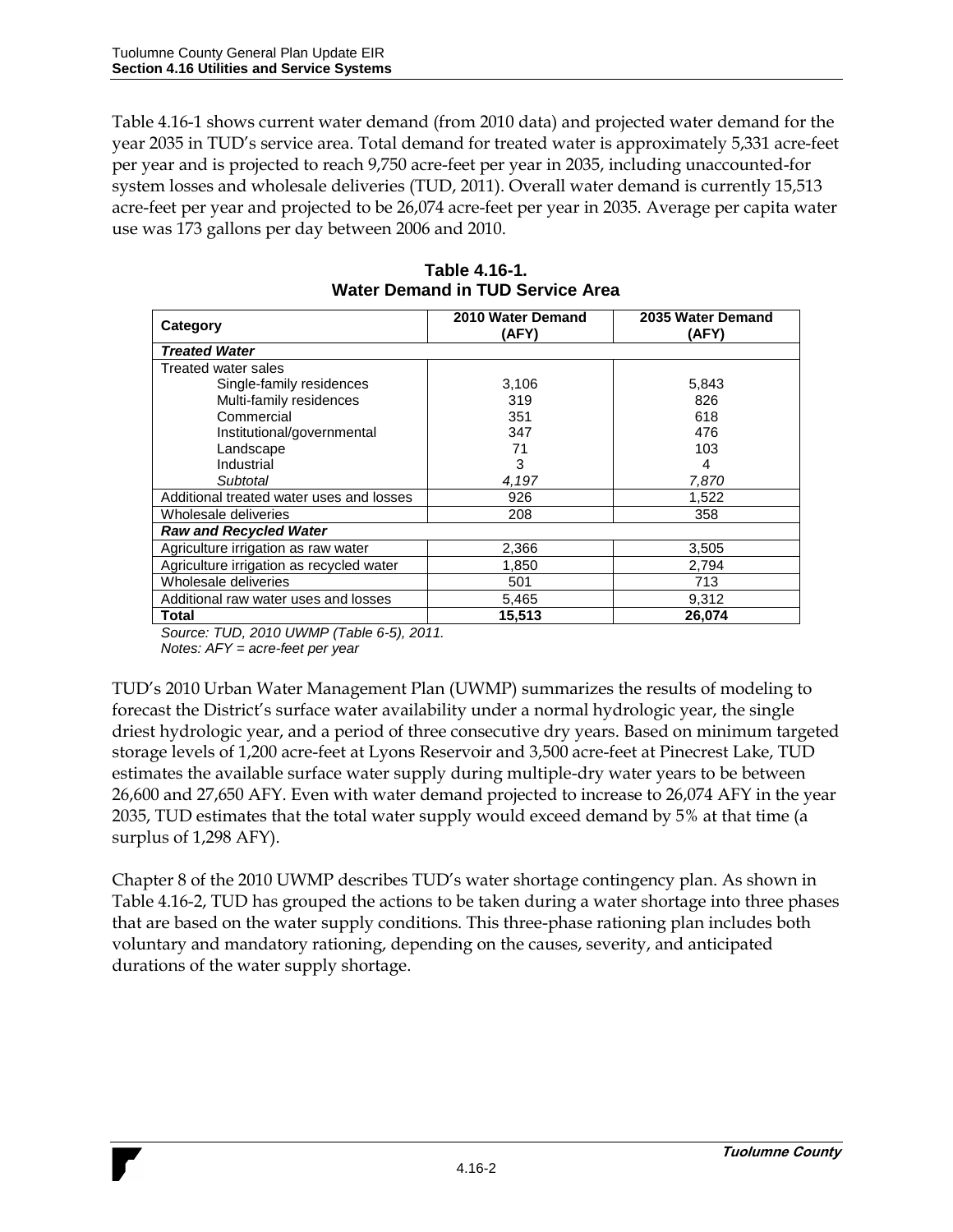| Phase No. | <b>Water Shortage Supply Conditions</b>                                | <b>Shortage Percent</b> |
|-----------|------------------------------------------------------------------------|-------------------------|
|           | Minimum - ongoing water<br>management                                  |                         |
|           | Moderate to critical – conservation<br>measures during low water years | $0 - 50$                |
| Ш         | Critical - restricting use of potable<br>water                         | $50+$                   |

#### **Table 4.16-2. Water Supply Shortage Stages and Conditions**

*Source: TUD, 2010 UWMP (Table 8-1), 2011.*

*1. Per Regulation 12, TUD may implement Phase III "whenever it determines that the amount of available water supply may be less than the projected water system demand."*

Due to ongoing drought conditions, TUD imposed Phase III Water Restrictions on April 28, 2015. Table 4.16-3 shows the methods that TUD can use to reduce water consumption during water supply shortages.

| <b>Consumption Reduction Method</b>                       | <b>Phase When Method</b><br><b>Takes Effect</b> |
|-----------------------------------------------------------|-------------------------------------------------|
| Demand reduction program                                  | All phases                                      |
| Use prohibitions                                          | All phases                                      |
| Plumbing fixture replacement                              | All phases                                      |
| Water conservation kits                                   | All phases                                      |
| <b>Education programs</b>                                 | All phases                                      |
| Voluntary rationing                                       | I, II                                           |
| Restrict building permits; restrict for only priority use | II, III                                         |
| Mandatory rationing                                       | II, III                                         |
| Reduce pressure in water lines; flow restriction          | Ш                                               |
| Water shortage pricing; per capita allotment by           | Ш                                               |
| customer type                                             |                                                 |
| Incentives to reduce water consumption; excess            | Ш                                               |
| use penalty                                               |                                                 |

**Table 4.16-3. TUD's Methods to Reduce Water Consumption**

*Source: TUD, 2010 UWMP (Table 8.5), 2011.*

Under the current Phase III Water Restrictions, TUD set a mandatory 25% water reduction as of August 11, 2015, for all customers based upon their water usage of 2013 (TUD, 2015). To help achieve this reduction, the agency has imposed several methods shown in Table 4.16-3. Restrictions in water use include limiting all outdoor irrigation between the hours of 7 pm and 10 am on certain days of the week, limiting restaurants from serving water to patrons unless they request it, and having the operators of hotels and motels provide guests with the option of not having towels and linens laundered daily. In addition, the following activities are prohibited during the current mandatory water restrictions:

- Using potable water to wash sidewalks, driveways, or other hard-surfaced areas unless needed for public health or sanitation;
- Allowing runoff when irrigating with potable water;
- Using hoses with no shutoff nozzles to wash cars, boats, trailers, equipment, or other vehicles;
- Using potable water in decorative water features that do not recirculate the water;
- Irrigating outdoors during and within 48 hours following measureable rainfall;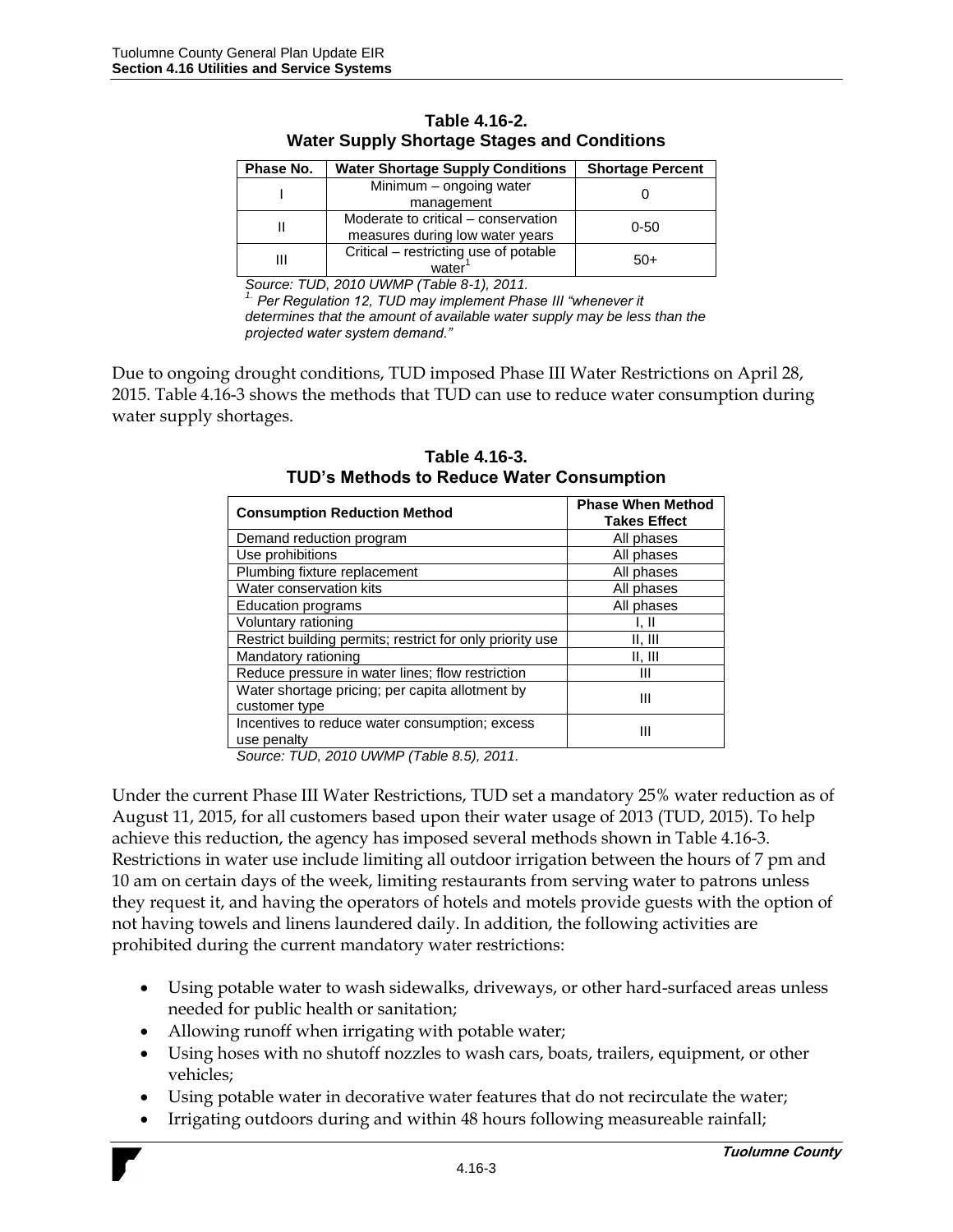- Using water from hydrants for construction purposes or any purposes other than firefighting; and
- Using raw or potable water for dust control, earth compaction, and other construction uses, except at specific times and locations determined by TUD.

Due to the recent drought, in addition to the surface water supply historically allotted for use within the County from Lyon's Reservoir and Pinecrest Lake, TUD has identified potential sources of water for its customers. These sources include, but are not limited to, New Melones, wells, and mines which serve as underground reservoirs. TUD continues to consider additional sources of water and water storage to improve the reliability of its system.

Groveland Community Services District. For the southern portion of Tuolumne County, the Groveland Community Services District (GCSD) provides potable water to approximately 3,500 customers in the communities of Groveland, Big Oak Flat, and Pine Mountain Lake (GCSD, 2013). The water is withdrawn from the Hetch Hetchy Mountain Tunnel, under a longterm contract with the San Francisco Public Utilities Commission (SFPUC). The raw water is treated and distributed to approximately 3,500 customers (or about 6.4 percent of the County's population). The present contract has no limit on water quantities until the year 2034, and does allow limited expansion of the present GCSD boundary.

According to GCSD's 2010 Urban Water Management Plan, current water demand is approximately 155.04 million gallons per year, and the average per capita consumption was 130 gallons per day from 1995 through 2012. Because GCSD has a contract service area agreement with the San Francisco Public Utilities Commission (SFPUC) until 2034 and is located on the uppermost portion of their transmission system, GCSD and SFPUC estimate that sufficient quantities of water will be available from the Hetch Hetchy system to meet projected demands over the next twenty years, assuming a projected growth rate of 1.0 percent per year. The SFPUC system operations are designed for providing sufficient carry-over water in SFPUC reservoirs after six years of drought. Table 4.16-4 shows that GCSD's supply would greatly exceed demand in a multiple dry-year scenario through the year 2030.

|                             |                   | 2015       | 2020       | 2025       | 2030       |
|-----------------------------|-------------------|------------|------------|------------|------------|
| <b>First Year</b>           | Supply            | 3,217 AFY  | 3,651 AFY  | 3,867 AFY  | 4,082 AFY  |
| Supply                      | Demand            | 505 AFY    | 511 AFY    | 517 AFY    | 524 AFY    |
|                             | <b>Difference</b> | +2,713 AFY | +3,140 AFY | +3,349 AFY | +3,558 AFY |
| Second Year<br>Supply       | Supply            | 3,217 AFY  | 3,651 AFY  | 3,867 AFY  | 4,082 AFY  |
|                             | Demand            | 505 AFY    | 511 AFY    | 517 AFY    | 524 AFY    |
|                             | <b>Difference</b> | +2,713 AFY | +3,140 AFY | +3,349 AFY | +3,558 AFY |
| <b>Third Year</b><br>Supply | Supply            | 3,217 AFY  | 3,651 AFY  | 3,867 AFY  | 4,082 AFY  |
|                             | Demand            | 505 AFY    | 511 AFY    | 517 AFY    | 524 AFY    |
|                             | <b>Difference</b> | +2,713 AFY | +3,140 AFY | +3,349 AFY | +3,558 AFY |

**Table 4.16-4. Supply and Demand Comparison in GCSD Service Area – Multiple Dry-Year Scenario**

*Source: GCSD, 2010 UWMP (Table 5-3), 2013.*

The SFPUC currently operates under a plan that anticipates three stages of response to water supply shortages. These responses range from voluntary customer actions, to enforced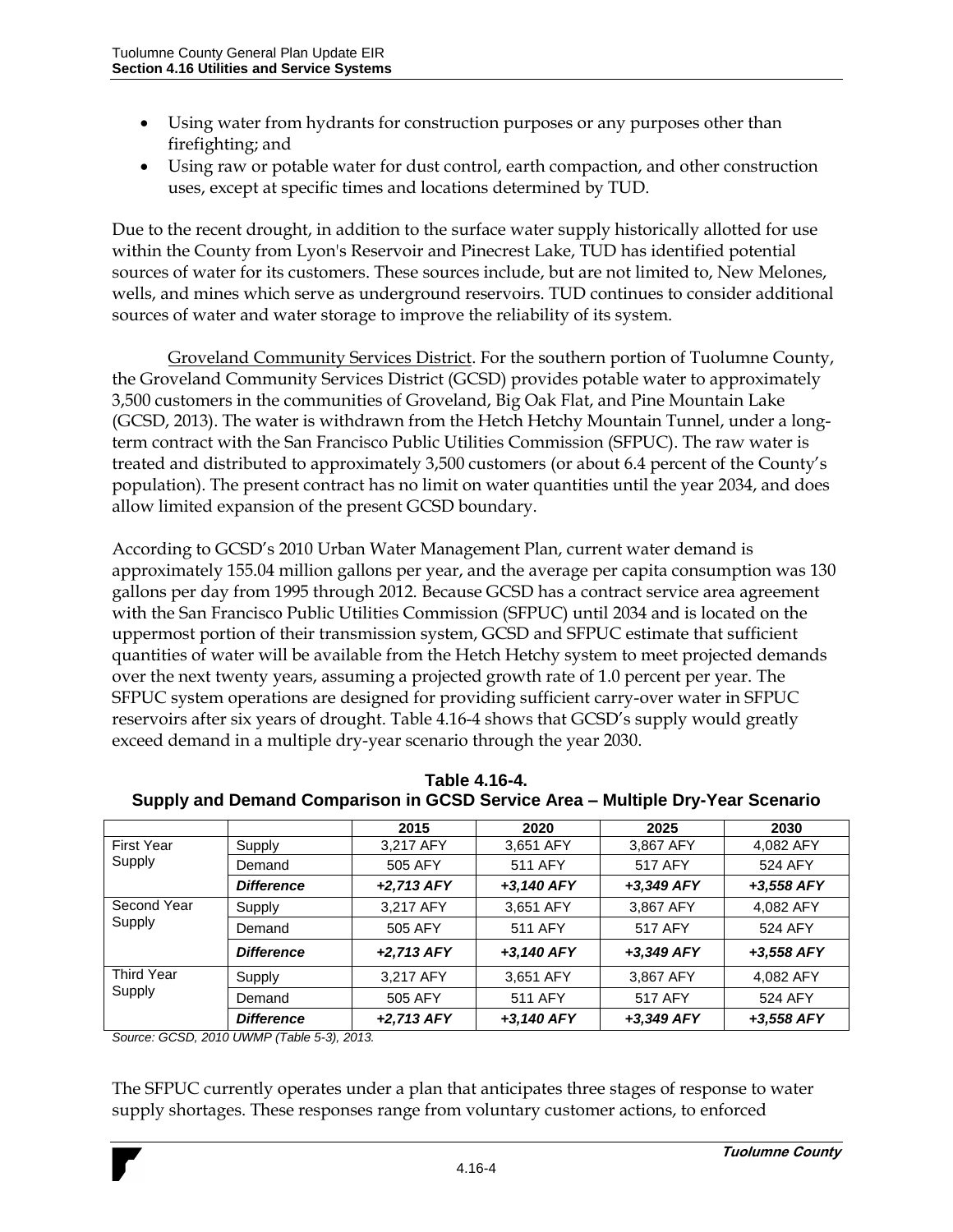rationing, to a third stage response strictly reserved for unprecedented drought periods. Due to the ongoing severe drought, the GCSD Board of Directors adopted a Phase IV Water Shortage Emergency and a *33% mandatory* conservation level on June 3, 2015 (GCSD, 2015).

Other Water Supplies. Two other water suppliers in Tuolumne County are the Twain Harte Community Services District (CSD) and the Lake Don Pedro CSD. The Twain Harte CSD, a water supplier for the community of Twain Harte, receives water from TUD. The Lake Don Pedro Community Services District (CSD) provides water service to the residents of Units 2 and 3 of the Lake Don Pedro Subdivision. Currently, their water supply is drawn from Lake McClure under an agreement with the Merced Irrigation District. Because the Lake Don Pedro Subdivision and CSD include property in both Tuolumne County and Mariposa County, only about one-third of the metered lots are within Tuolumne County. Quantifiable projections of water supply are not available for the Lake Don Pedro CSD, due to a lack of available data (TUD, 2013). The Lake Don Pedro CSD is forecasting that water levels in Lake McClure will drop substantially during the summer of 2015, in which the water level will be so low that the water pumps will no longer function and the District will run out of water in October 2015. Therefore, the agency has increased its mandatory water conservation from 30% to 50% for 2015. The agency also is drilling wells to augment the water supply from Lake McClure.

Groundwater is the only water supply source for many of the small water systems in Tuolumne County, particularly for rural residential development in outlying areas (TUD, 2013). The majority of small water systems that are regulated by the State Regional Water Quality Control Board rely exclusively on individual small capacity wells. Due to weather fluctuations and the nature of fractured rock, wells can prove unreliable during drought periods and difficult to establish in some parts of the County. The Tuolumne-Stanislaus Integrated Regional Water Management Plan of August 2013 determined that existing data are insufficient to quantify the total available sustainable groundwater supply (TUD, 2013). During the current drought, residents have reported more than 200 failing wells to the Tuolumne County Community Resources Agency as of May 2015.

**b. Stormwater.** Surface runoff of water during rainfall and snow events is defined as stormwater. If surface runoff overwhelms the capacity of stormwater conveyance systems, flooding can result. Due to the elevation gradient and existence of multiple upper watershed reservoirs, the Tuolumne-Stanislaus Regional Water Management Plan from August 2013 finds that severe flooding has not historically been a major concern in Tuolumne County (TUD, 2013). However, management and containment of localized flooding of creeks and tributaries, particularly in urban areas, and along some local roadways has been a challenge and many stormwater conveyance systems in Tuolumne County are in need of improvements to reduce the potential for catastrophic flooding. The Tuolumne County Community Resources Agency has identified areas of Sullivan, Sonora, Mormon, Woods, and Curtis Creeks to be problematic. Some more rural areas with county or ranch roads have low water fords which flood and prevent access at times.

**c. Wastewater**. Five wastewater collection and treatment systems operate in Tuolumne County: TUD, GCSD, Twain Harte Community Services District (CSD), Jamestown Sanitary District, and the Tuolumne Sanitary District.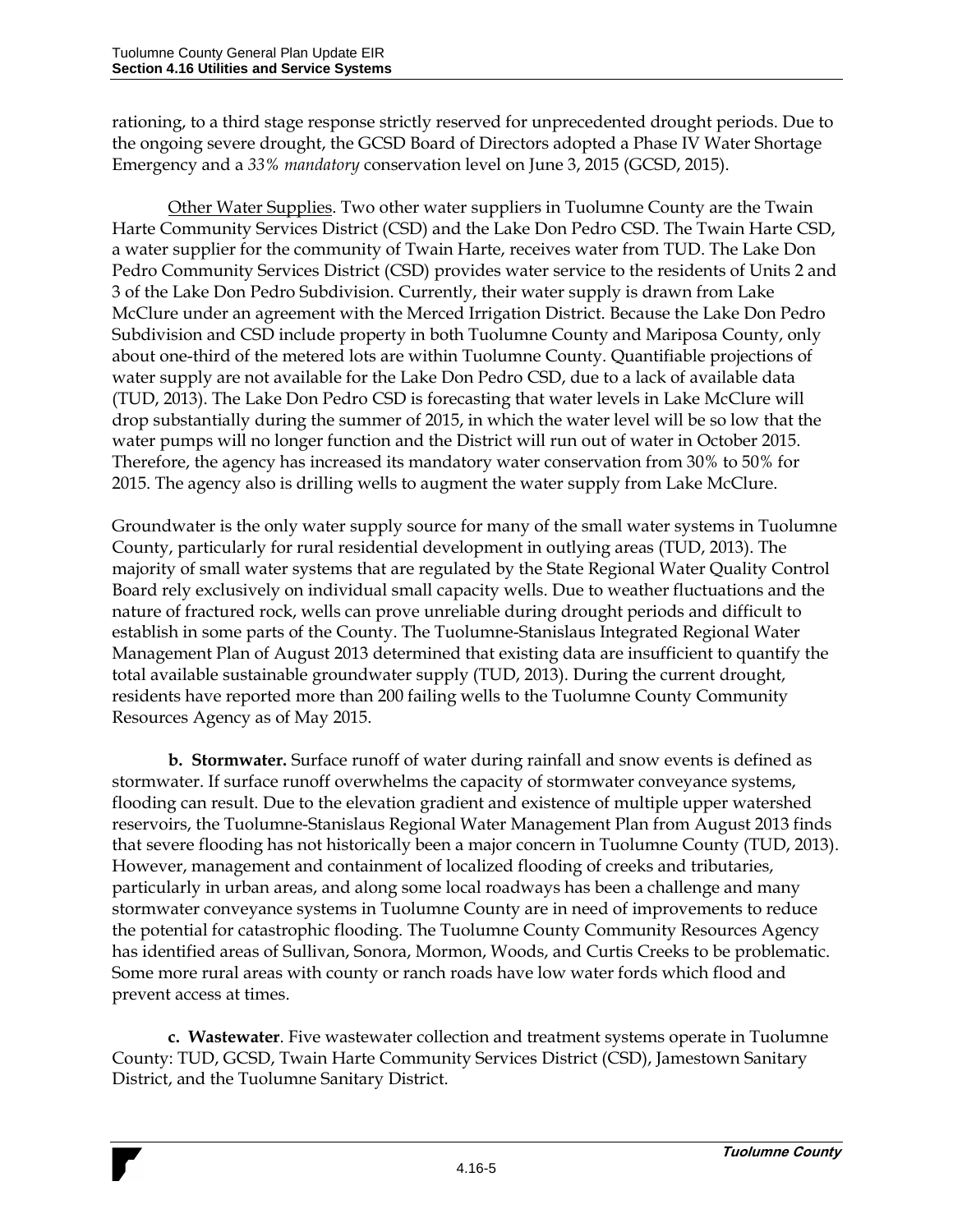Tuolumne Utilities District. The largest wastewater system in Tuolumne County is TUD's Regional Wastewater Treatment Plant (WWTP) in the City of Sonora, which receives flow from both the TUD and Twain Harte Community Services District wastewater collection systems (TUD, 2013). The Regional WWTP has a design capacity of 2.6 million gallons per day (mgd). During the current drought, the plant treats an average of 1.3 mgd of sewage; within the last decade, peak inflow has been 1.7 mgd (David Boatright, TUD, personal communications, August 21, 2015). The Regional WWTP provides primary and secondary treatment of wastewater, using biological decomposers to rid effluent of living organisms (TUD, 2013). The secondary treated wastewater is comingled with secondary treated wastewater from Jamestown Sanitary District and reused for agricultural applications. Occasionally, treated wastewater is discharged to Woods Creek during wet weather conditions when there is insufficient remaining capacity in the wastewater storage reservoir, Quartz Reservoir.

Groveland Community Services District. GCSD operates a wastewater treatment plant that serves approximately 1,500 customers with a capacity of 500,000 gpd (GCSD, 2008). The plant consists of primary and secondary treatment and disposes of its effluent by storing it in two storage ponds then sending it either to the Pine Mountain Lake Golf Course or to 14 acres of spray fields.

Jamestown Sanitary District. This district operates a wastewater treatment plant that serves approximately 1,250 customers with a capacity of 280,000 gpd (TUD, 2013). The plant provides primary and secondary treatment of wastewater.

Twain Harte Community Service District. The Twain Harte CSD serves approximately 1,500 customers and sends wastewater to TUD's Regional WWTP for secondary treatment (TUD, 2013).

Tuolumne Sanitary District. This district operates spray evaporation ponds with a capacity of 360,000 gpd to dispose of wastewater from approximately 850 customers (TUD, 2013). Inflow of wastewater is an average of 160,000 gpd (MacLean, 2013).

Individual, on-site septic systems are also very common in Tuolumne County, as only a portion of the residents with community water service connections also have wastewater connections.

**d. Solid Waste.** Tuolumne County no longer has any operating landfills. There are several transfer stations and recycling centers located throughout the County. Cal Sierra Disposal, Inc., owned by Waste Management, is a franchise operator with a long-term contract that expires in 2022. Cal Sierra serves unincorporated Tuolumne County along the State Route 108 corridor from the western County line to Pinecrest, including but not limited to the communities of East Sonora, Jamestown, Columbia, and Twain Harte, and the City of Sonora (Tom Teach, Cal Sierra Disposal, personal communication, August 19, 2015). The Tuolumne and Groveland areas are served by other haulers.

The amount of solid waste generated in Cal Sierra Disposal's service area varies seasonally, from about 110 tons per day in the winter to between 170 and 180 tons per day in the summer. An average of 10 to 12 tons per day of this solid waste is diverted for recycling. Collected solid waste is processed at a transfer station and disposed of at the Highway 59 Disposal Site landfill,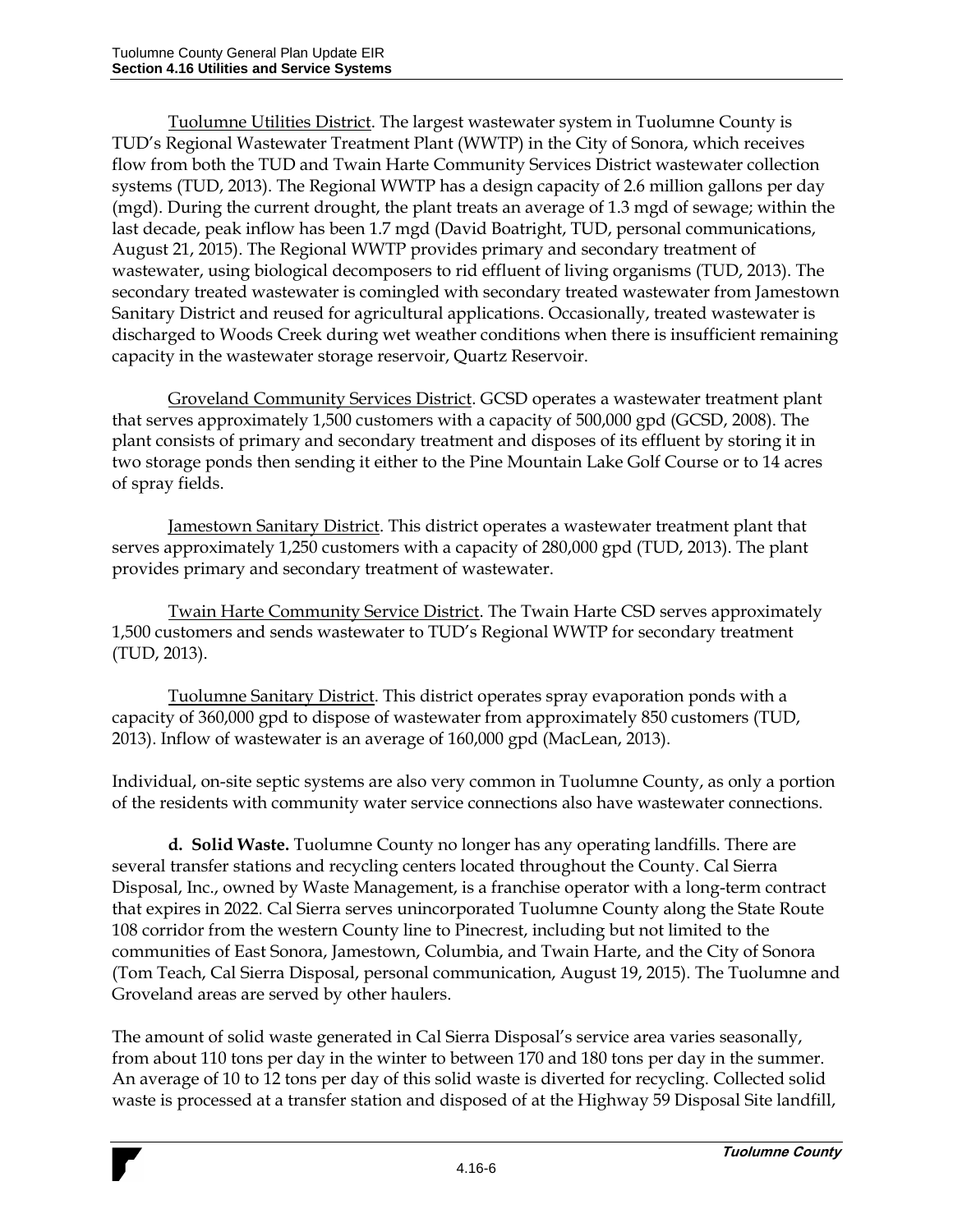which is operated by the Merced County Regional Waste Management Authority. This landfill has a maximum permitted throughput of 1,500 tons per day (CalRecycle, 2015). The estimated closure date of the Highway 59 landfill is the year 2080, and the Regional Waste Management Authority is currently permitting a project to extend the landfill's life by an additional 20 years (Brooks Stayer, Merced County Regional Waste Management Authority, personal communication, August 19, 2015).

The Moore Bros Scavenger Co., Inc. provides solid waste service for southern Tuolumne County, including Groveland, Big Oak Flats, Moccasin, and areas upcountry along the Highway 120 corridor (Eckhart, Moore Bros, personal communication, August 19, 2015). This provider is allowed to collect a maximum amount of 25 tons/day of solid waste. In 2014, approximately 12.9% of solid waste was diverted for recycling (Wilson, Moore Bros, personal communication, August 20, 2015). All solid waste collected by Moore Bros Scavenger Co. is brought to transfer stations in Groveland or East Sonora, where Cal Sierra Disposal transports it to the Highway 59 landfill in Merced.

Burns Refuse Service, Inc. provides solid waste service for the community of Tuolumne, Standard, Curtis Creek, Soulsbyville Road up to Soulsbyville Elementary School, Wards Ferry Road, and Old Wards Ferry Road (Burns, Burns Refuse Service, personal communication, August 19, 2015). This provider serves about 1,100 residential customers and from 100 to 155 commercial customers. In 2014, Burns Refuse Service collected 3,248 tons of solid waste and diverted 291.3 tons for recycling. Because trash is collected five days per week, the amount of solid waste generated is approximately 12.5 tons per day. Solid waste is brought to a transfer station operated by Waste Management in East Sonora and disposed of at the Highway 59 landfill.

## **4.16.2 Impact Analysis**

**a. Methodology and Significance Thresholds**. According to Appendix G of the *State CEQA Guidelines*, the project would have a significant impact with respect to water provision, wastewater treatment, and solid waste disposal if it would:

- *Exceed wastewater treatment requirements of the applicable Regional Water Quality Control Board;*
- *Require or result in the construction of new water or wastewater facilities or expansion of existing facilities, the construction of which could cause significant environmental effects;*
- *Require or result in the construction of new storm water drainage facilities or expansion of existing facilities, the construction of which could cause significant environmental effects;*
- *Fail to have sufficient water supplies available to serve the project from existing entitlements and resources, or need new or expanded entitlements;*
- *Result in a determination that the wastewater treatment provider that it does not have adequate capacity to serve projected demand in addition to existing commitments;*
- *Result in not being served by a landfill with sufficient permitted capacity to accommodate the project's solid waste disposal needs; or*
- *Comply with federal, state, and local statutes and regulations related to solid waste.*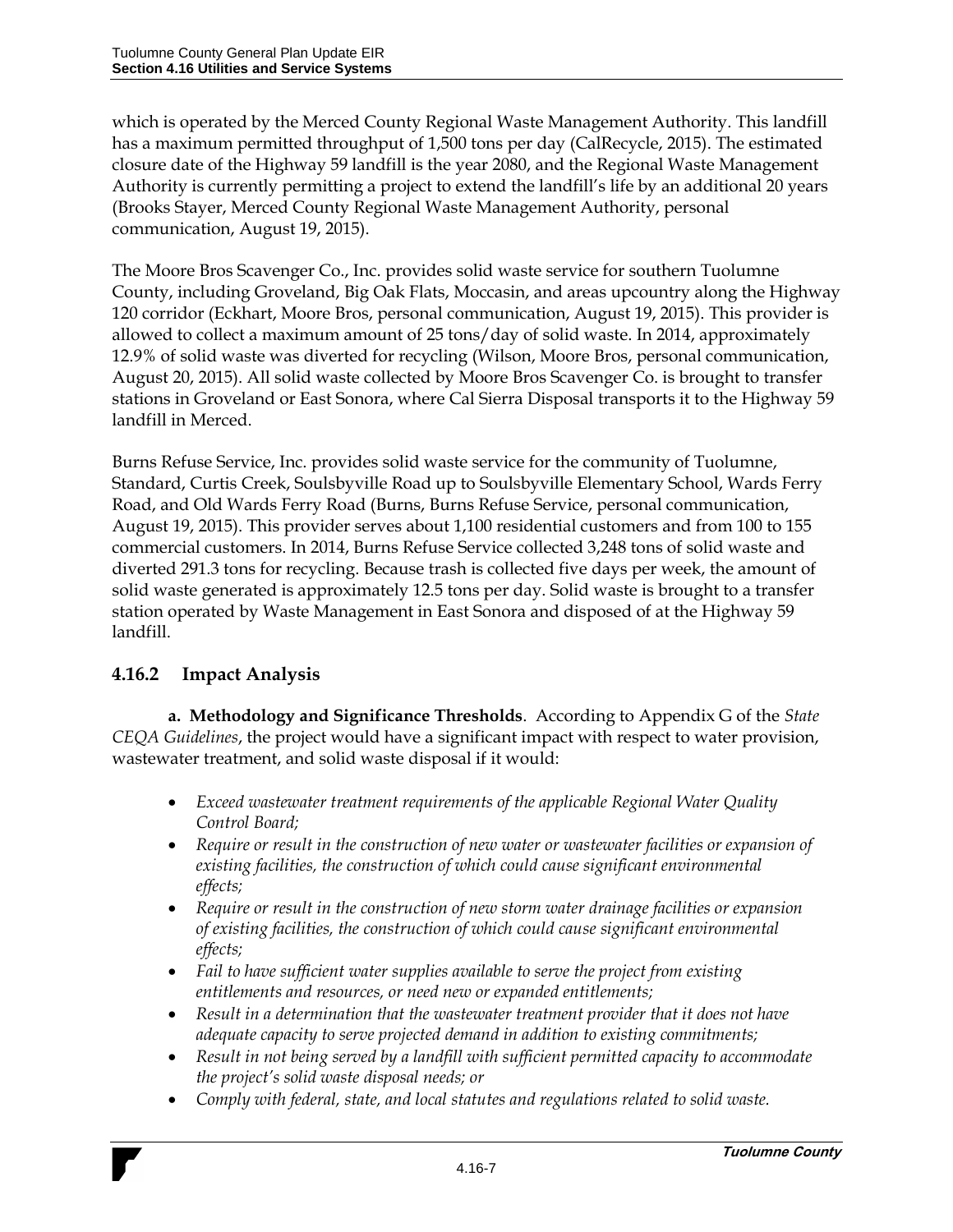#### **b. Project and Cumulative Impacts.**

**Impact U-1 Development facilitated by the General Plan Update would result in an increase in water demand. However, it is projected that water supplies would remain adequate during multi-year droughts. Existing drought contingency plans and proposed policies would further ensure that new development is served by adequate water supplies. Therefore, impacts related to water supply would be Class III,** *less than significant***.**

The General Plan Update would facilitate new development in the unincorporated portion of Tuolumne County which would increase demand for water. It is estimated that the General Plan Update would accommodate 4,332 new single-family residences, 827 multi-family residential units, 938,000 square feet of commercial uses, and 196,000 square feet of industrial uses by the year 2040. Depending on its location, new development would receive water from TUD, GCSD, the Lake Don Pedro CSD, or groundwater.

Table 4.16-5 shows the estimated water demand that new development would place on TUD and GCSD. Because TUD would continue to provide water either directly or indirectly to most of the developed portions of Tuolumne County, and limited growth would occur in areas served by other water districts, the calculations of water demand assume that TUD would serve all new development under the General Plan Update. As discussed in Section 2.0*, Project Description*, the General Plan Update would accommodate an estimated net increase of 8,906 residents. This increase in population would result in an overall service population of approximately 52,906 for TUD in the year 2040. Table 4.16-5 estimates both near-term water demand (based on baseline, per capita water demand) and long-term water demand (based on projected decreases in per capita water demand).

|                                                           | <b>Tuolumne Utilities District</b>          |
|-----------------------------------------------------------|---------------------------------------------|
| <b>Estimated Increase in Service</b><br><b>Population</b> | 8,906 residents                             |
| <b>Baseline Generation Factor</b>                         | 173 gallons per capita per day <sup>1</sup> |
| <b>Near-Term Water Demand</b>                             | 1,540,738 gpd (1,725 AFY)                   |
| <b>Future Generation Factor</b>                           | 165 gallons per capita per day <sup>2</sup> |
| <b>Long-Term Water Demand</b>                             | 1,469,490 gpd<br>$(1,646$ AFY)              |

**Table 4.16-5. Projected Additional Water Demand Under Buildout of General Plan Update**

*Sources: TUD, 2011.*

*Notes: sf = square feet, gpd = gallons per day, AFY = acre-feet per year.*

*<sup>1.</sup> TUD's baseline generation factor is based on five years of historical water use from 2006 to 2010, as shown in Table 3-5 of TUD's 2010 Urban Water Management Plan.2. TUD's future generation factor is its selected target for compliance with SBX7-7 in the year 2020.*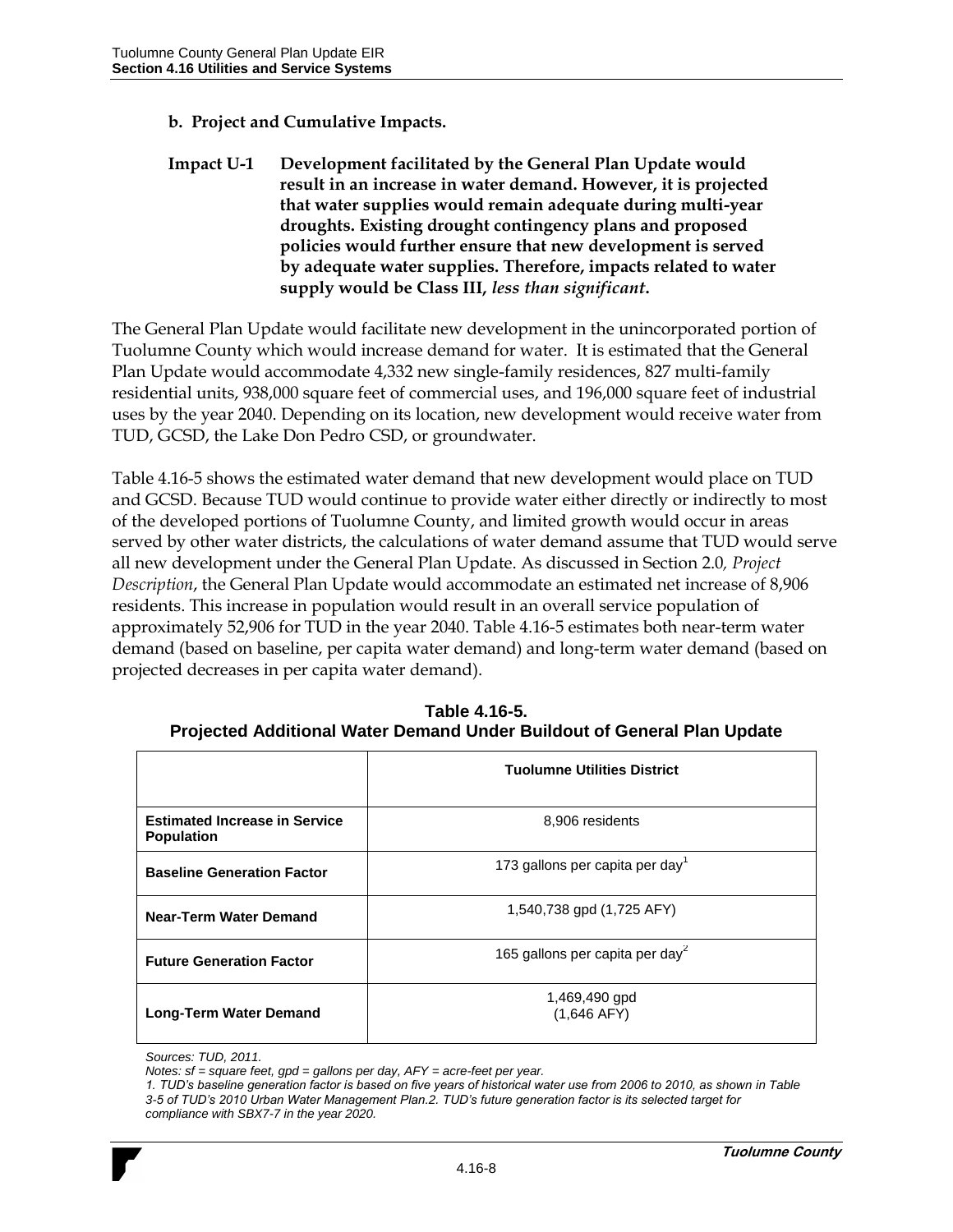As shown in Table 4.16-5, it is projected that new development would generate additional demand for 1,725 AFY of water in TUD's service area using the baseline generation factor. Assuming a reduced generation factor under compliance with SBX7-7, which requires that all water suppliers in California increase their water use efficiency, new development would generate 1,646AFY of additional demand. This analysis compares additional demand under buildout of the General Plan Update to the water supply and demand projections in TUD's 2010 Urban Water Management Plan. Even during a multi-year drought scenario in the year 2035, TUD anticipates a surplus of 1,298 AFY in water supply. TUD's projections assume a future service population of 49,074 in the year 2035. Because the General Plan Update is projected to result in a higher service population of 52,906 in the year 2040 (3,832 more people than anticipated by TUD for the year 2035), it is possible that water demand may surpass TUD's projections. If the additional population of 3,832 consumed water at the projected long-term rate of 165 gallons per capita per day, it would generate additional demand for approximately 632,280 gpd, or 708 AFY. Accounting for this additional consumption, TUD would still have a surplus of 590 AFY in water supply. Furthermore, during periods of water shortage, TUD has the authority to manage water demand by implementing a three-phase rationing plan summarized in tables 4.16-2 and 4.16-3. Pursuant to Resolution 31-15, TUD's current water connection fee of \$7,126 also includes money for the District to implement demand offset projects that would yield enough water to serve new connections. Therefore, water rationing if needed and demand offset projects would ensure that the agency has an adequate water supply to serve anticipated development.

In addition, proposed policies and implementation programs in the General Plan Update would seek to increase the water supply and reduce water demand in Tuolumne County. The updated Water Resources Element has the following relevant goals, policies, and implementation programs:

| Goal 19.A      | Pursue adequate water supply for all Tuolumne County residents and<br><i>visitors.</i>                                                                       |
|----------------|--------------------------------------------------------------------------------------------------------------------------------------------------------------|
| Policy 19.A.1  | Pursue County Area of Origin Water Rights and gain access to other senior<br>water rights.                                                                   |
| Policy 19.A.2  | Support the efforts of local water purveyors to increase water storage<br>capacity, maintain and enhance infrastructure, and cross-connect water<br>systems. |
| Policy 19.A.3  | Work with other agencies in developing joint water policies supporting<br>healthy watershed management.                                                      |
| Policy 19.A.4  | Pursue access to all existing water storage not currently available for use<br>within Tuolumne County.                                                       |
| Policy 19.A.5  | Consider acquiring existing water rights held by others.                                                                                                     |
| Implementation |                                                                                                                                                              |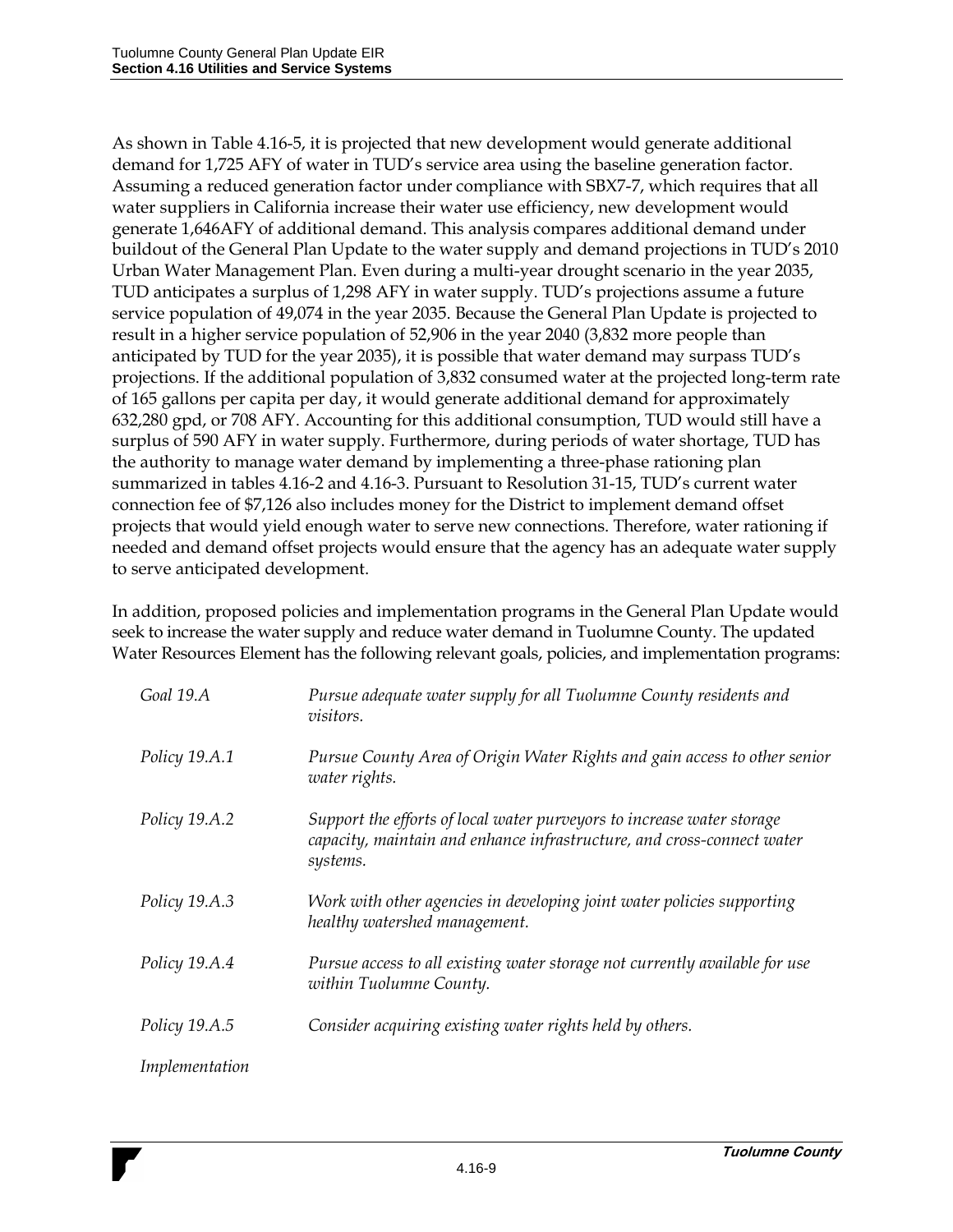| Program 19.A.g                    | Water Action Plan. Implement the Tuolumne County Water Action Plan:<br>Developing a Plan for Our Future adopted by the Board of Supervisors on<br>April 7, 2015, as it may be amended from time to time.                                                                                                                                                                                                                                                                                                                                                                        |
|-----------------------------------|---------------------------------------------------------------------------------------------------------------------------------------------------------------------------------------------------------------------------------------------------------------------------------------------------------------------------------------------------------------------------------------------------------------------------------------------------------------------------------------------------------------------------------------------------------------------------------|
| Policy 19.B.4                     | Encourage the conservation of water resources in a systematic manner that is<br>sensitive to the maintenance of water quality, natural capacities, ecological<br>values, and consideration of the many water related needs of the County.                                                                                                                                                                                                                                                                                                                                       |
| Implementation<br>Program 19.B. d | Provide for Greywater Irrigation. Provide for the irrigation of non-food<br>plants from sinks, showers, washing machines, car washing bays and other<br>nonsewage sources in areas where such systems are allowed by the<br>jurisdictional water or sewer purveyor. Recognize that water or sewer<br>purveyors may adopt regulations to prohibit or otherwise regulate greywater<br>systems that could adversely affect the efficient operation of their systems.<br>Provide educational materials in the proper use of greywater systems to<br>property owners and the public. |
| Implementation<br>Program 19.B.f  | Require Confirmation of Water Availability for New Development. Continue<br>to require new urban development needing discretionary entitlements to<br>secure a letter from the jurisdictional public water agency stating that the<br>proposed project can be served by that agency and that there is an available<br>water supply. Continue to require water assessments that are required by the<br>California Water Code, Senate Bill 221 and Senate Bill 610.                                                                                                               |
| Implementation<br>Program 19.B.r  | Play Active Role in Water Resources. Prepare for potential climate change<br>effects on water resources, such as prolonged drought and flooding, by<br>working with water agencies to implement measures to reduce water<br>consumption, expand water storage capacity, protect water quality, and<br>explore and promote more diverse sources of water.                                                                                                                                                                                                                        |
| Policy 19.E.1                     | Require new commercial development to be served by public water systems,<br>except for development in areas designated as Special Commercial on the<br>General Plan land use diagrams where public water is not reasonably<br>available.                                                                                                                                                                                                                                                                                                                                        |
| Policy 19.E.2                     | Require urban residential development to be served by a public water system.                                                                                                                                                                                                                                                                                                                                                                                                                                                                                                    |
| Policy 19.F.2                     | Ascertain that the water system serving a new development has an adequate<br>and reliable supply and distribution system to meet present and future needs.                                                                                                                                                                                                                                                                                                                                                                                                                      |
| Implementation<br>Program 19.F.b  | Ascertain Water Supply. Consider whether the water system proposed to<br>serve a new development has a reliable source of water, sized to serve their<br>existing and future customer's' foreseeable demands. Projects shall only be<br>approved where the water supply system has reliable sources of water capable<br>of meeting present and future demands.                                                                                                                                                                                                                  |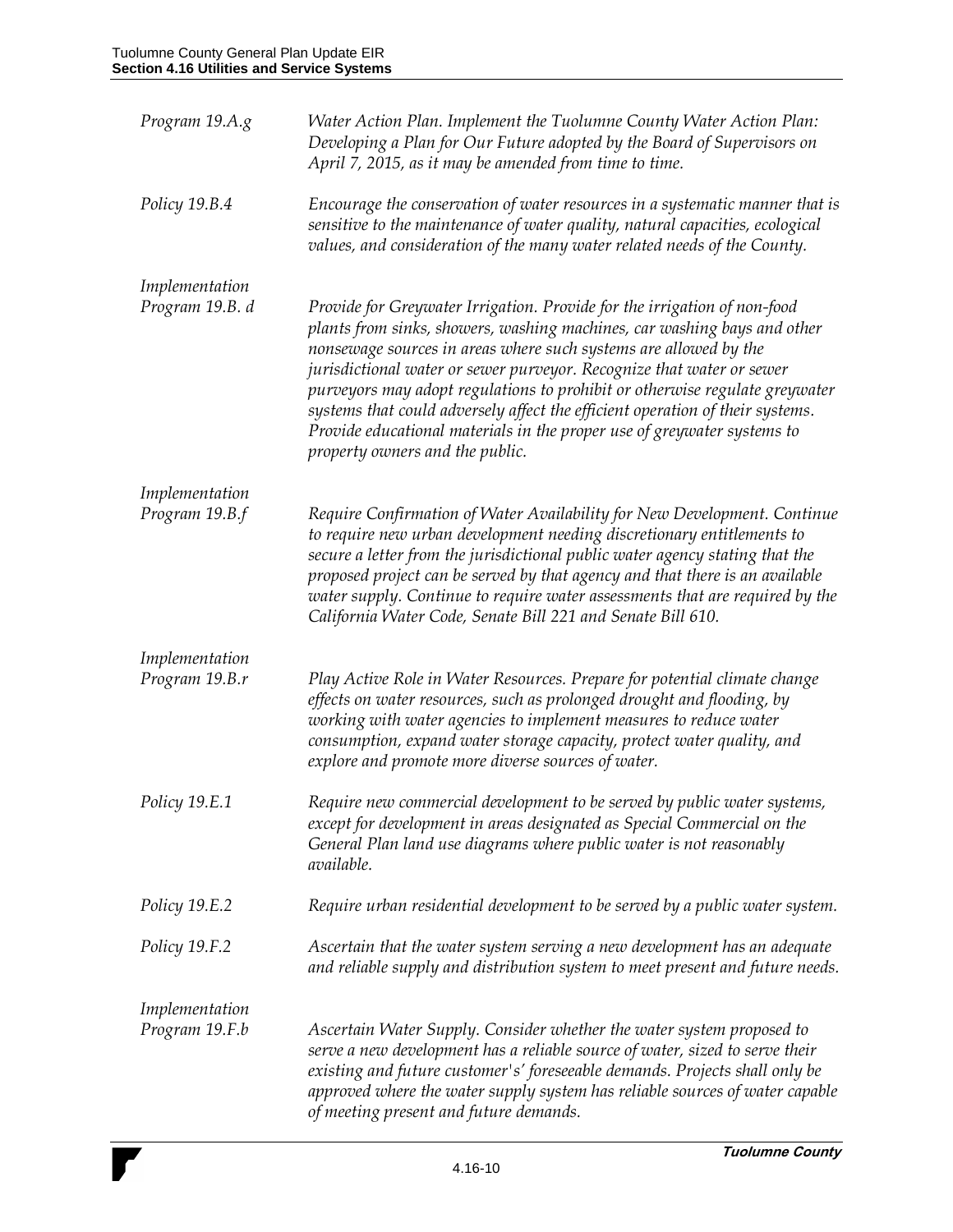| Goal 19.J                        | Maximize the efficient use and reuse of water supplies through water<br>conservation, water recycling, and public education.                                                                                                                                                                                                  |
|----------------------------------|-------------------------------------------------------------------------------------------------------------------------------------------------------------------------------------------------------------------------------------------------------------------------------------------------------------------------------|
| Policy 19.J.1                    | Support water districts in establishing conservation standards to reduce<br>demand for water.                                                                                                                                                                                                                                 |
| Policy 19.J.2                    | Increase water conservation efforts to maximize water use efficiency within<br>Tuolumne County through conservation, recycling and education.                                                                                                                                                                                 |
| Implementation                   |                                                                                                                                                                                                                                                                                                                               |
| Program 19.J.g                   | Encourage Water Efficiency. Develop an outreach program, working with<br>the water service providers in the region, to encourage development to be<br>constructed with, or upgraded to, water-efficient plumbing fixtures,<br>landscaping, and irrigation systems, and use greywater and/or recycled<br>water for irrigation. |
| Implementation                   |                                                                                                                                                                                                                                                                                                                               |
| Program 19.J.l                   | Agricultural Water Reuse. Promote and facilitate the use of reclaimed<br>wastewater for agricultural irrigation, in accordance with the guidelines<br>published by the State Department of Public Health.                                                                                                                     |
| Implementation<br>Program 19.J.n | Water Efficiency on County Property. Utilize water-efficient plumbing<br>fixtures and irrigation systems on County property.                                                                                                                                                                                                  |

In particular, Implementation Program 19.F.b would require that new projects "only be approved where the water supply system has reliable sources of water capable of meeting present and future demands." This program would ensure that any new development facilitated by the General Plan Update would have an adequate water supply.

The updated Tuolumne Community Plan also has an implementation program to support the use of recycled water for irrigation, which would reduce the use of potable water.

| Implementation |                                                                          |
|----------------|--------------------------------------------------------------------------|
| Program 17.F.k | Support efforts to use tertiary treated water and grey water systems for |
|                | <i>irrigation, especially for golf courses.</i>                          |

With implementation of the County's policies and implementation programs in the General Plan Update, impacts on water supply would be less than significant.

Mitigation Measures. No mitigation is required beyond implementation of goals, policies, and implementation programs in the General Plan Update.

Significance after Mitigation. Impacts would be less than significant without mitigation.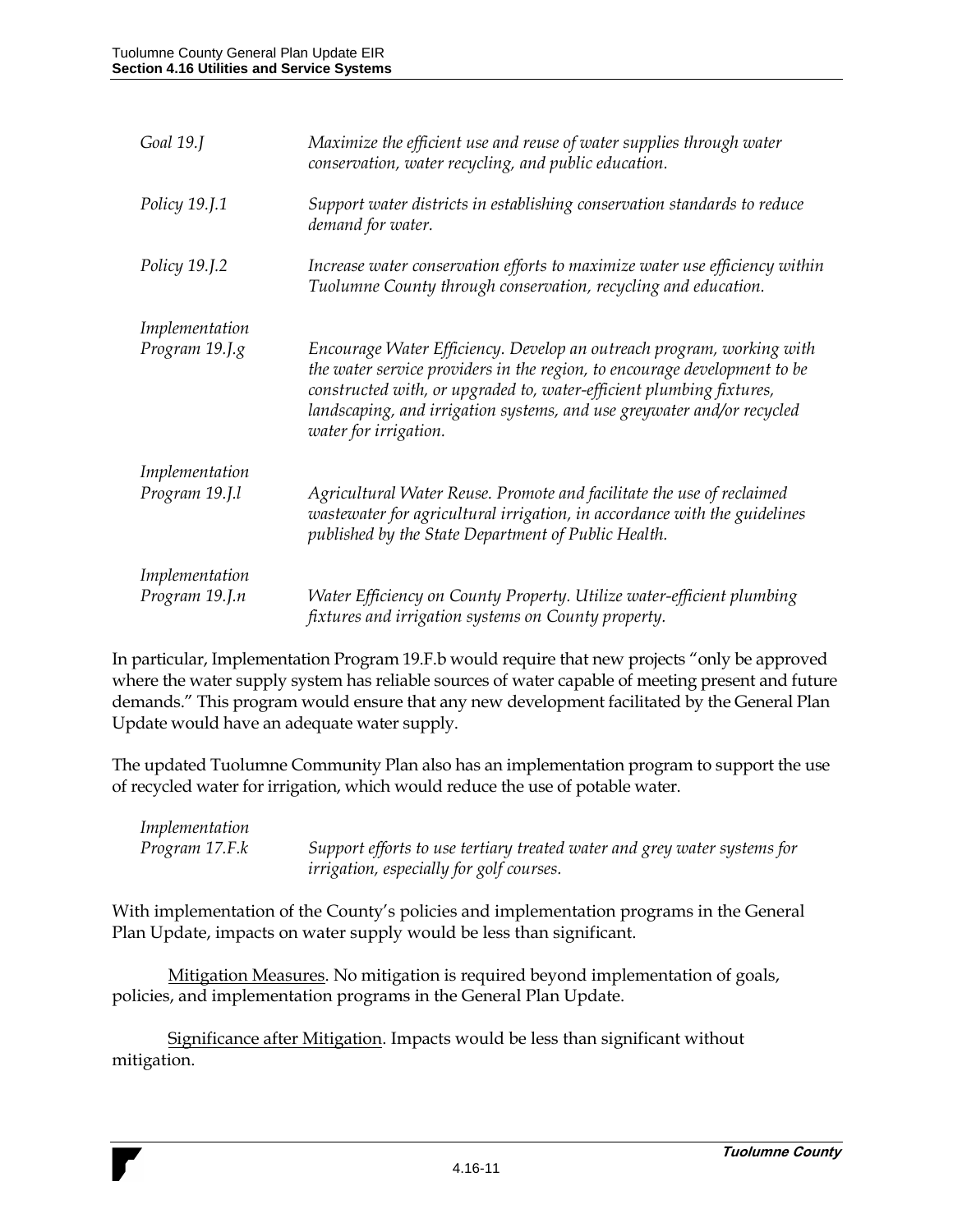#### **Impact U-2 Development facilitated by the General Plan Update would increase wastewater generation above existing conditions. However, existing wastewater treatment facilities have adequate capacity to accommodate new development, and proposed policies in the General Plan Update would reduce potential impacts. Therefore, impacts would be Class III,** *less than significant***.**

The General Plan Update would facilitate new development in the unincorporated portion of Tuolumne County that would increase generation of wastewater It is estimated that the General Plan Update would accommodate 4,332 new single-family residences, 827 multi-family residential units, 938,000 square feet of commercial uses, and 196,000 square feet of industrial uses by the year 2040. Depending on its location, new development would generate wastewater in the service areas of TUD, GCSD, Tuolumne Sanitary District, or Jamestown Sanitary District. Table 4.16-6 shows projected wastewater generation from additional residential, commercial, and industrial development under buildout of the General Plan Update. As with the estimates of water demand in Impact U-1, this analysis makes the simplifying assumption that almost all growth would occur within TUD's service area. Wastewater generation factors were derived from Exhibit A in TUD's Wastewater Ordinance, as amended in April 2015, which presents them in terms of "equivalent single-family residential" demand factors. TUD estimates that an equivalent single-family residence generates from 159 to 165 gallons of wastewater per day (David Boatright, TUD, personal communications, August 21, 2015). This analysis conservatively assumes 165 gallons of wastewater per day. The wastewater generation factor used for commercial and industrial development is based on TUD's demand factor for medium retail outlets.

## **Table 4.16-6. Projected Additional Wastewater Generation Under Buildout of General Plan Update**

|                                              | <b>Tuolumne Utilities District</b> |
|----------------------------------------------|------------------------------------|
| <b>Single-Family Residential Development</b> |                                    |
| <b>Additional Units</b>                      | 4,332 units                        |
| <b>Generation Factor</b>                     | $165$ gpd                          |
| <b>Wastewater Generation</b>                 | $0.71$ mgd                         |
| <b>Multi-Family Residential Development</b>  |                                    |
| <b>Additional Units</b>                      | 670 units                          |
| <b>Generation Factor</b>                     | $116$ gpd                          |
| <b>Wastewater Generation</b>                 | $0.10$ mgd                         |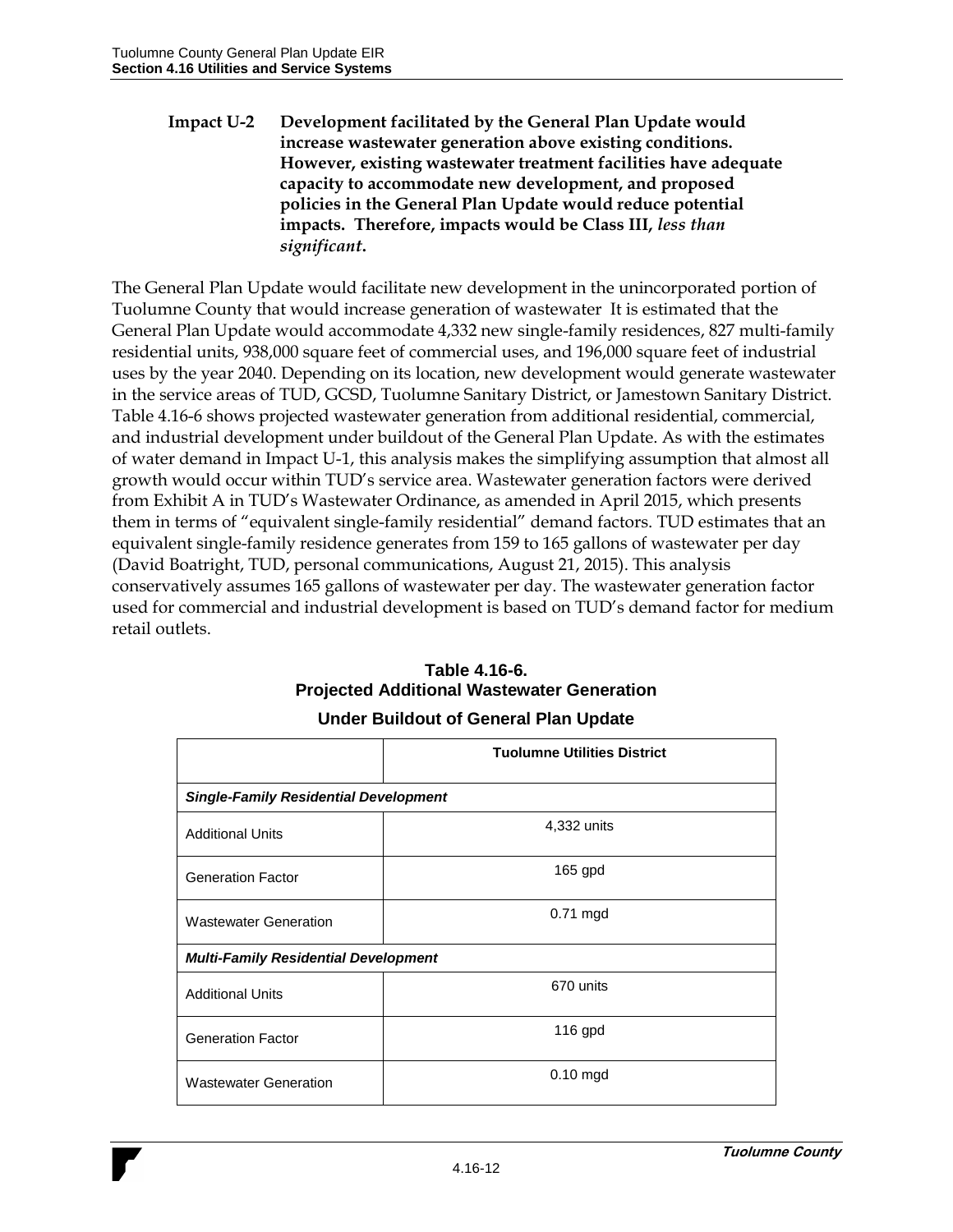## **Table 4.16-6. Projected Additional Wastewater Generation**

|                               | <b>Tuolumne Utilities District</b> |
|-------------------------------|------------------------------------|
|                               |                                    |
| <b>Commercial Development</b> |                                    |
| <b>Additional Space</b>       | 759,780 sf                         |
| <b>Generation Factor</b>      | 297 gpd/10,000 sf                  |
| <b>Wastewater Generation</b>  | $0.03$ mgd                         |
| <b>Industrial Development</b> |                                    |
| <b>Additional Space</b>       | 158,760 sf                         |
| <b>Generation Factor</b>      | 297 gpd/10,000 sf                  |
| <b>Wastewater Generation</b>  | $<$ 0.01 mgd                       |
| <b>Total</b>                  | $0.84$ mgd                         |

#### **Under Buildout of General Plan Update**

*Sources: TUD, Wastewater Ordinance, 2015; Boatright, TUD, personal communications, August 21, 2015.*

*Notes: sf = square feet, gpd = gallons per day, mgd = million gallons per day*

As shown in Table 4.16-6, it is estimated that new development in TUD's service area would generate an additional 0.84 mgd of wastewater. With a design capacity of 2.6 mgd and a peak flow of 1.7 mgd in the last decade, the Regional WWTP has a remaining capacity of at least 0.9 mgd. Even accounting for new development anticipated under the General Plan Update, this plant would have sufficient capacity to accommodate 0.84 mgd of new flow.

Other wastewater service providers have adequate infrastructure to accommodate any minor increases in wastewater generation from development outside of TUD's service area. With a design capacity of 0.5 mgd, GCSD's wastewater treatment plant would have adequate capacity to accommodate an incremental increase in flow. The updated Jamestown Community Plan Element also states that the Jamestown Sanitary District currently has adequate capacity to serve new development within its service area in the community of Jamestown. In addition, the Tuolumne Sanitary District's spray evaporation ponds have an average inflow of 160,000 gpd and a remaining capacity of 200,000 gpd; wastewater inflow would have to more than double in order to exceed their capacity. Therefore, the Tuolumne Sanitary District can accommodate incremental growth in the community of Tuolumne during buildout of the General Plan Update.

The updated Water Resources Element also includes the following goals, policies, and implementation programs to reduce impacts related to wastewater: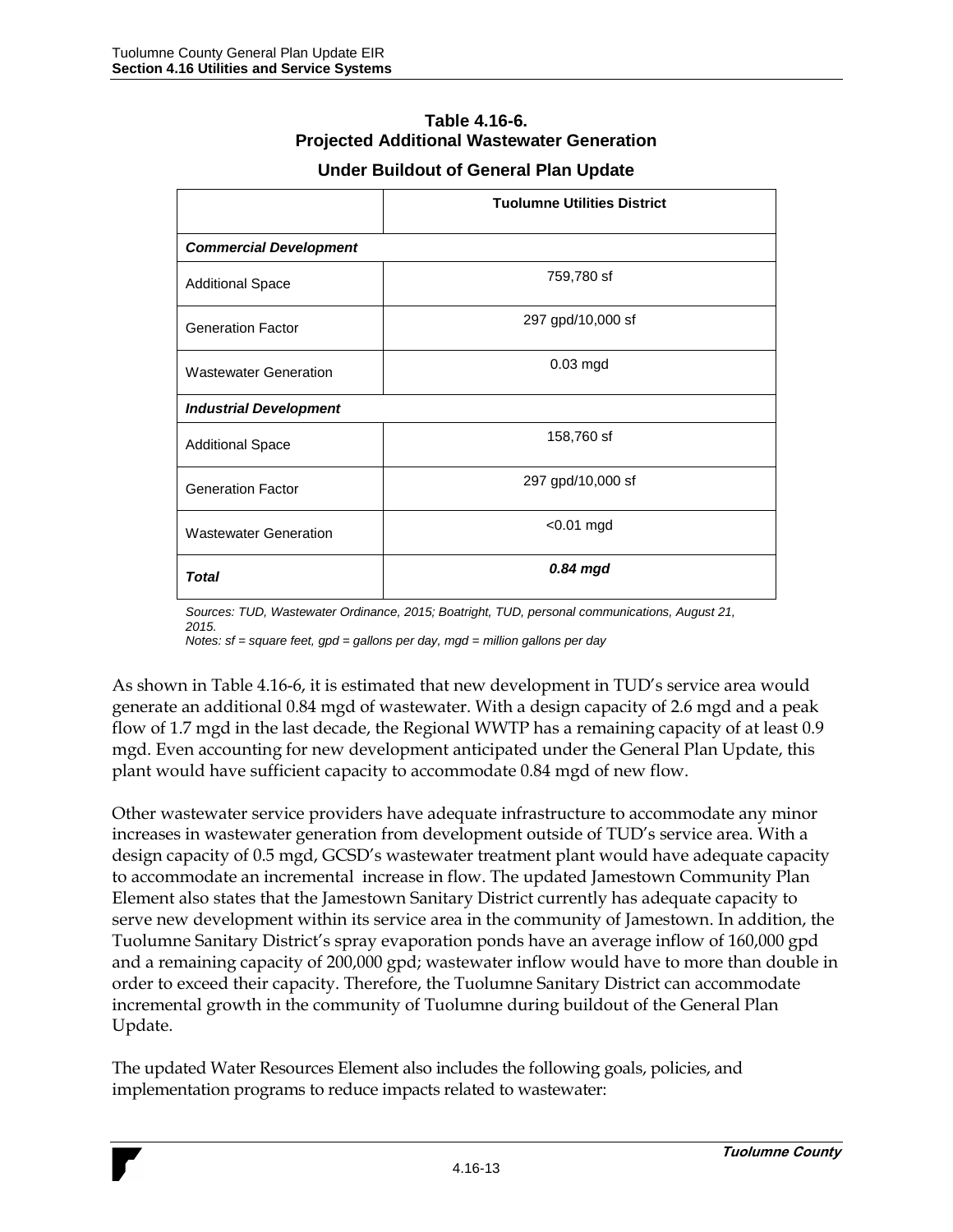| Goal 19.H                        | Promote the logical extension or expansion of sewer system infrastructure as<br>development occurs in areas where the expansion of public sewer systems is<br>feasible.                                                                                                                                                                                                                                                                                                                                                      |
|----------------------------------|------------------------------------------------------------------------------------------------------------------------------------------------------------------------------------------------------------------------------------------------------------------------------------------------------------------------------------------------------------------------------------------------------------------------------------------------------------------------------------------------------------------------------|
| Policy 19.H.1                    | Encourage the installation of public sewage systems in existing communities<br>which are experiencing repeated septic system failures.                                                                                                                                                                                                                                                                                                                                                                                       |
| Policy 19.H.3                    | Assist and cooperate in master planning sewer facilities and encourage the<br>extension of additional public services through the installation of larger<br>utility distribution lines and off-site improvements on new developments.                                                                                                                                                                                                                                                                                        |
| Implementation<br>Program 19.H.e | Support Sewage System Extensions to Correct Problems. Promote the logical                                                                                                                                                                                                                                                                                                                                                                                                                                                    |
|                                  | extension of sewer lines and infrastructure to areas of existing development<br>where there are known limitations or problems associated with on-site<br>underground sewage disposal.                                                                                                                                                                                                                                                                                                                                        |
| Policy 19.I.3                    | Encourage new industrial and commercial development in areas having the<br>capability of being served by a public sewer system, or require evidence that<br>there is a capability of functioning on a private system without any adverse<br>public health impact.                                                                                                                                                                                                                                                            |
| Implementation                   |                                                                                                                                                                                                                                                                                                                                                                                                                                                                                                                              |
| Program 19.I.f                   | Encourage Urban Development Within or Adjacent to Community<br>Boundaries. Encourage the siting of new urban development either within or<br>adjacent to the urban development boundaries to maximize the use of<br>existing infrastructure and reduce the need for expansion of the public sewer<br>system. Where new urban development is proposed to be located outside but<br>adjacent to the urban development boundaries, it should be preferentially<br>located in proximity to existing public sewer infrastructure. |
| Policy 19.J.2                    | Increase water conservation efforts to maximize water use efficiency within<br>Tuolumne County through conservation, recycling and education.                                                                                                                                                                                                                                                                                                                                                                                |
| Implementation<br>Program 19.J.i | Composting Toilets. Explore the feasibility of reducing wastewater through<br>the use of dry/composting toilets in new construction.                                                                                                                                                                                                                                                                                                                                                                                         |

Proposed policies to connect new development to public sewer systems, rather than to individual septic systems, would increase the volume of wastewater handled by public facilities. However, these policies would reduce water quality problems from the proliferation of septic tank systems. Service providers for wastewater in Tuolumne County would have adequate capacity to accommodate growth under the General Plan Update. Proposed policies to reduce water consumption also would minimize wastewater generation, and other policies to encourage the siting of new development within urban areas would reduce the need for expansions of sewer infrastructure. Therefore, impacts related to wastewater facilities would be less than significant.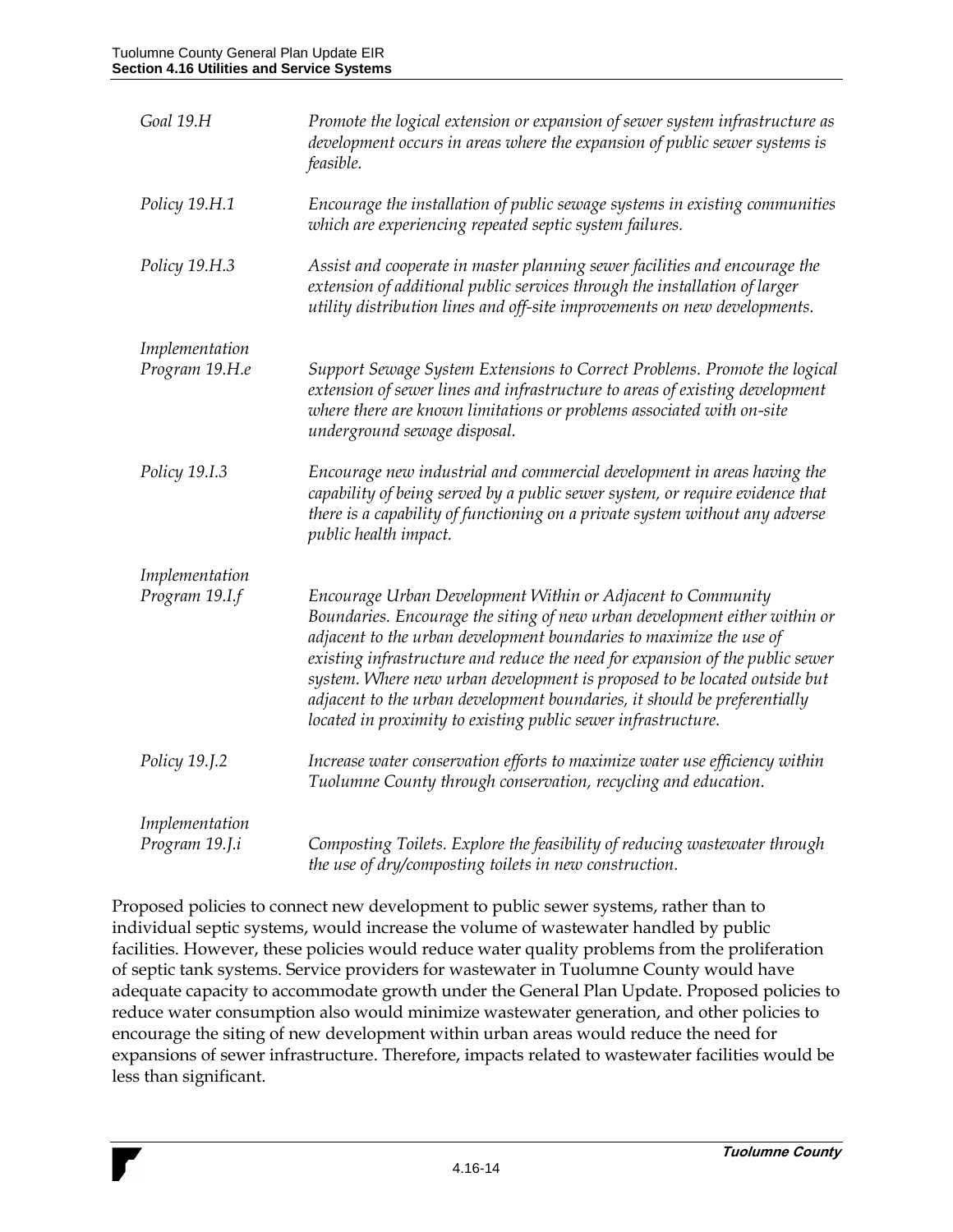Mitigation Measures. No mitigation is required.

Significance after Mitigation. Impacts would be less than significant without mitigation.

**Impact U-3 Development facilitated by the General Plan Update would incrementally increase the amount of impervious surfaces within the County, which could result in increased stormwater runoff and the need for additional stormwater infrastructure. However, the County's existing Water Quality Plan and policies and implementation programs in the General Plan Update would reduce potential impacts. Therefore, impacts would be Class III,** *less than significant.*

The General Plan Update would facilitate additional development – 4,332 new single-family residences, 827 multi-family residential units, 938,000 square feet of commercial uses, and 196,000 square feet of industrial uses – which would incrementally increase the amount of impervious surface area in the unincorporated portion of Tuolumne County. The potential increase in stormwater runoff from new development could place greater demand on the existing stormwater conveyance infrastructure. The Tuolumne County Community Resources Agency has identified existing stormwater infrastructure as in need of improvement in the areas of Sullivan, Sonora, Mormon, Woods, and Curtis Creeks. New development under the General Plan Update would increase the need for improvements to new or expanded infrastructure.

However, as discussed under Impact HWQ-3 in Section 4.9, *Hydrology and Water Quality*, the majority of new development facilitated under the General Plan Update would occur on vacant and underutilized properties in existing communities where impervious surfaces already occupy a portion of the land. The General Plan Update would not facilitate large areas of greenfield development, as it implements the Distinctive Communities Growth Scenario which focuses development within existing communities. Therefore, the proposed General Plan update would not substantially increase the amount of impervious surfaces within the County.

Furthermore, continued implementation of the Tuolumne County Water Quality Plan adopted by the Board of Supervisors in February 2007 would minimize impacts on stormwater infrastructure. This plan is intended to improve the quality of the County's water resources over a 20-year planning horizon. Chapter 3 of the Water Quality Plan includes programs to develop a comprehensive map of the County's storm sewer system, to control non-permitted discharges into this system, and to stencil messages at storm drain inlets to educate the public about stormwater runoff pollution. In addition, the Water Quality Plan includes requirements for best management practices (BMPs) to reduce the discharge of stormwater runoff from new development during and after construction. It is anticipated that as development under the General Plan Update occurs, stormwater infrastructure would be upgraded on a project-specific basis in accordance with the Water Quality Plan's requirements. These projects would be subject to subsequent environmental review and would be required to comply with the County's General Plan Update policies as they relate to stormwater infrastructure, as well as State requirements for stormwater management.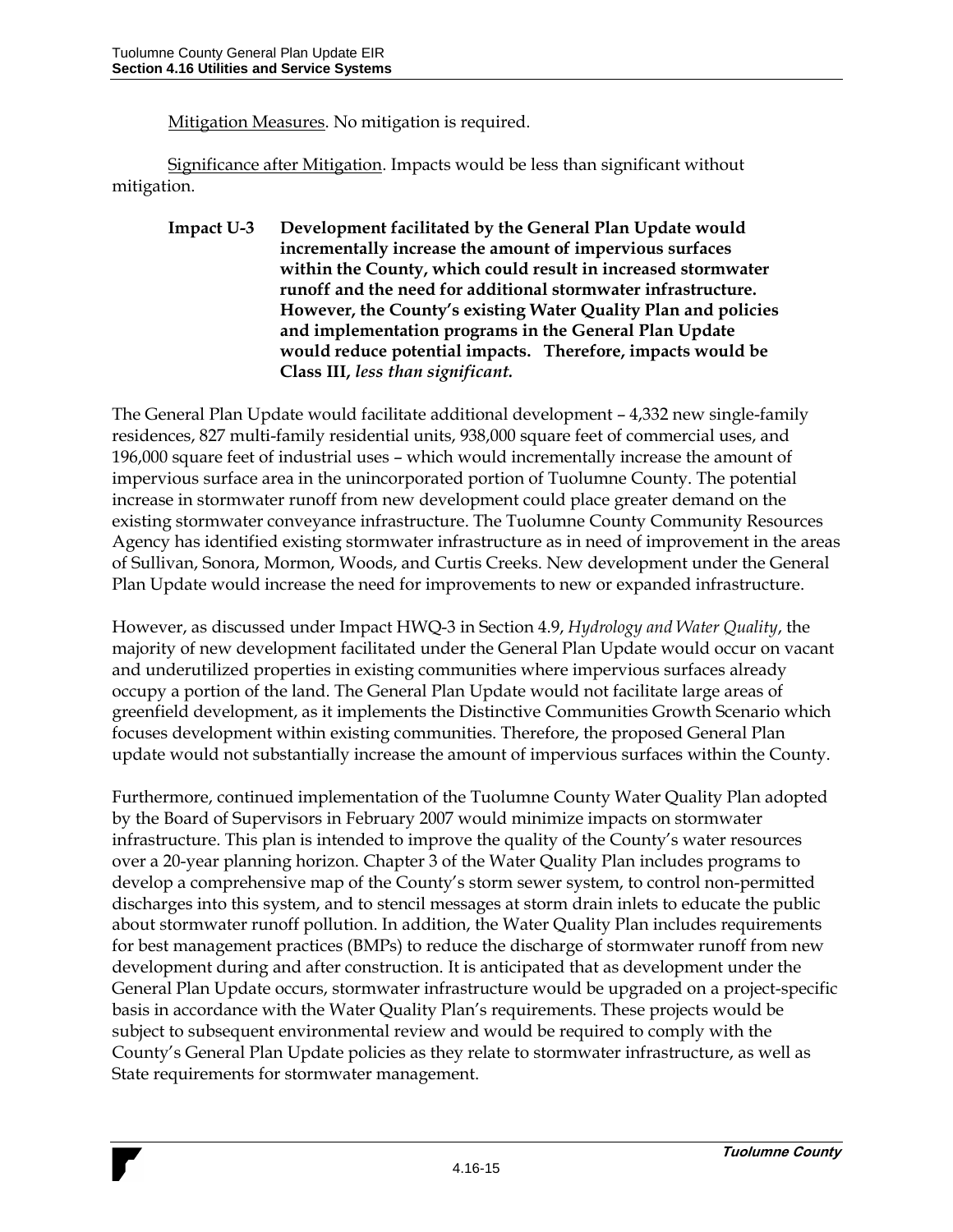In addition, the General Plan Update includes a number of policies and implementation programs that would reduce impacts on stormwater infrastructure, both countywide and in individual communities. In the updated Water Resources Element, the following policies and implementation programs would reduce the volume of off-site stormwater runoff from new development:

| Policy 19.B.1  | Protect the quality of the County's water resources by supporting the efforts<br>of local districts to maintain infrastructure and cross-connect sewer systems<br>and ensuring Tuolumne County's development standards are adequate to<br>protect surface and groundwater resources from contamination.                                                                         |
|----------------|---------------------------------------------------------------------------------------------------------------------------------------------------------------------------------------------------------------------------------------------------------------------------------------------------------------------------------------------------------------------------------|
| Implementation |                                                                                                                                                                                                                                                                                                                                                                                 |
| Program 19.B.j | Implement Grading and Surface Runoff Standards. Implement grading and<br>surface runoff standards, such as retention and detention, permeable surfaces<br>and recharge, necessary to protect water resources in compliance with State<br>and Federal water quality regulations and with the County's water<br>conservation program referenced in Implementation Program 19.B.a. |

The Jamestown Community Plan includes the following implementation program which reduces potential impacts related to stormwater infrastructure.

| Require Filtration of Surface Runoff Entering Woods Creek. Require as a<br>Program 14.F.b<br>condition of approval of discretionary entitlements for new development that<br>surface runoff from the development be filtered through sedimentation<br>basins, or similar devices, as needed, prior to discharge into downstream<br>drainages to minimize degradation, related to the water quality and quantity,<br>of downstream water bodies. |  |
|-------------------------------------------------------------------------------------------------------------------------------------------------------------------------------------------------------------------------------------------------------------------------------------------------------------------------------------------------------------------------------------------------------------------------------------------------|--|

The Columbia Community Plan includes the following implementation program which reduces potential impacts related to stormwater infrastructure.

| Implementation |                                                                                                                                                                                                                                                                                                                                                                                                         |
|----------------|---------------------------------------------------------------------------------------------------------------------------------------------------------------------------------------------------------------------------------------------------------------------------------------------------------------------------------------------------------------------------------------------------------|
| Program 15.E.f | Water Quality and Quantity of Runoff. Require as a condition of approval of<br>discretionary entitlements for new development that surface runoff from that<br>development be filtered through sedimentation basins, or similar devices, as<br>needed, prior to discharge into downstream drainages to minimize<br>degradation, related to the water quality and quantity of downstream<br>waterbodies. |

The East Sonora Community Plan includes the following implementation program which reduces potential impacts related to stormwater infrastructure.

| Implementation |                                                                              |
|----------------|------------------------------------------------------------------------------|
| Program 16.C.d | Require Filtration of Surface Runoff. Require as a condition of approval of  |
|                | discretionary entitlements for new development that surface runoff from that |
|                | development be filtered through sedimentation basins, sand/oil separator or  |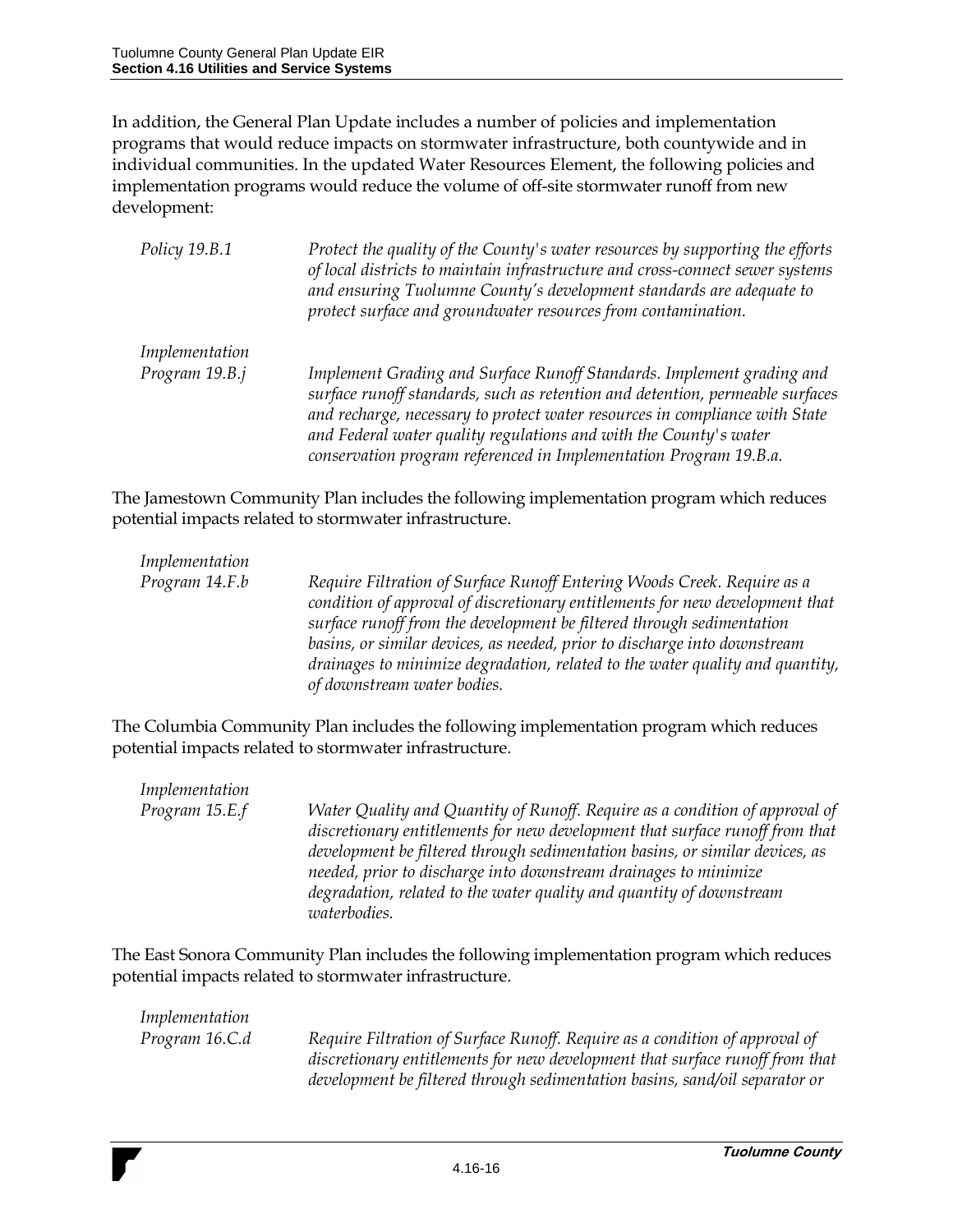*similar devices prior to discharge into Sullivan, Sonora and Curtis Creeks to minimize degradation of their waters.*

The Tuolumne Community Plan includes the following implementation program to upgrade stormwater facilities.

| Implementation |                                                                       |
|----------------|-----------------------------------------------------------------------|
| Program 17.G.g | Upgrade Stormwater Facilities – Funding. Seek funds to improve        |
|                | stormwater drainage facilities throughout the Tuolumne Planning Area. |

With implementation of the County's Water Quality Plan and policies and implementation programs in the General Plan Update, impacts on storm drainage facilities would be less than significant.

Mitigation Measures. No mitigation is required.

Significance after Mitigation. Impacts would be less than significant without mitigation.

**Impact U-4 Development facilitated by the General Plan Update would result in an overall increase in the amount of solid waste generated. However, existing landfills would adequately serve development throughout the planning horizon of the General Plan Update, and policies in the Natural Resources Element would further reduce solid waste. Therefore, impacts would be Class III,** *less than significant* **impact.**

By the year 2040, the General Plan Update would accommodate an estimated increase of 4,332 single-family residences, 827 multi-family residential units, 938,000 square feet of commercial uses, and 196,000 square feet of industrial uses in the unincorporated portion of Tuolumne County. As shown in Table 4.16-7, projected growth under the General Plan Update would generate an estimated additional 26.1 tons per day of solid waste for disposal at landfills.

| <b>Land Use</b>              | <b>Units</b> | <b>Generation Factor</b> | Solid Waste Generation <sup>1</sup> |
|------------------------------|--------------|--------------------------|-------------------------------------|
| Single-Family<br>Residential | 4,332 du     | 9.8 lbs/du/day           | 19.7 tons/day                       |
| Multi-Family<br>Residential  | 827 du       | 8.6 lbs/du/day           | 3.3 tons/day                        |
| Commercial                   | 938,000 sf   | $0.006$ lbs/sf/day       | 2.6 tons/day                        |
| Industrial                   | 196,000 sf   | 0.006 lbs/sf/day         | 0.5 tons/day                        |
|                              |              | <b>Total</b>             | 26.1 tons/day                       |

**Table 4.16-7. Net Increase in Solid Waste Generation**

*Source: CalRecycle, Estimated Solid Waste Generation and Disposal Rates, December 2011. 1. Includes 7 percent reduction based on current recycling rates for Cal Sierra Disposal, Inc., which serves the majority of Tuolumne County.*

*sf = square feet* 

*lbs = pounds* 

*du = dwelling units*